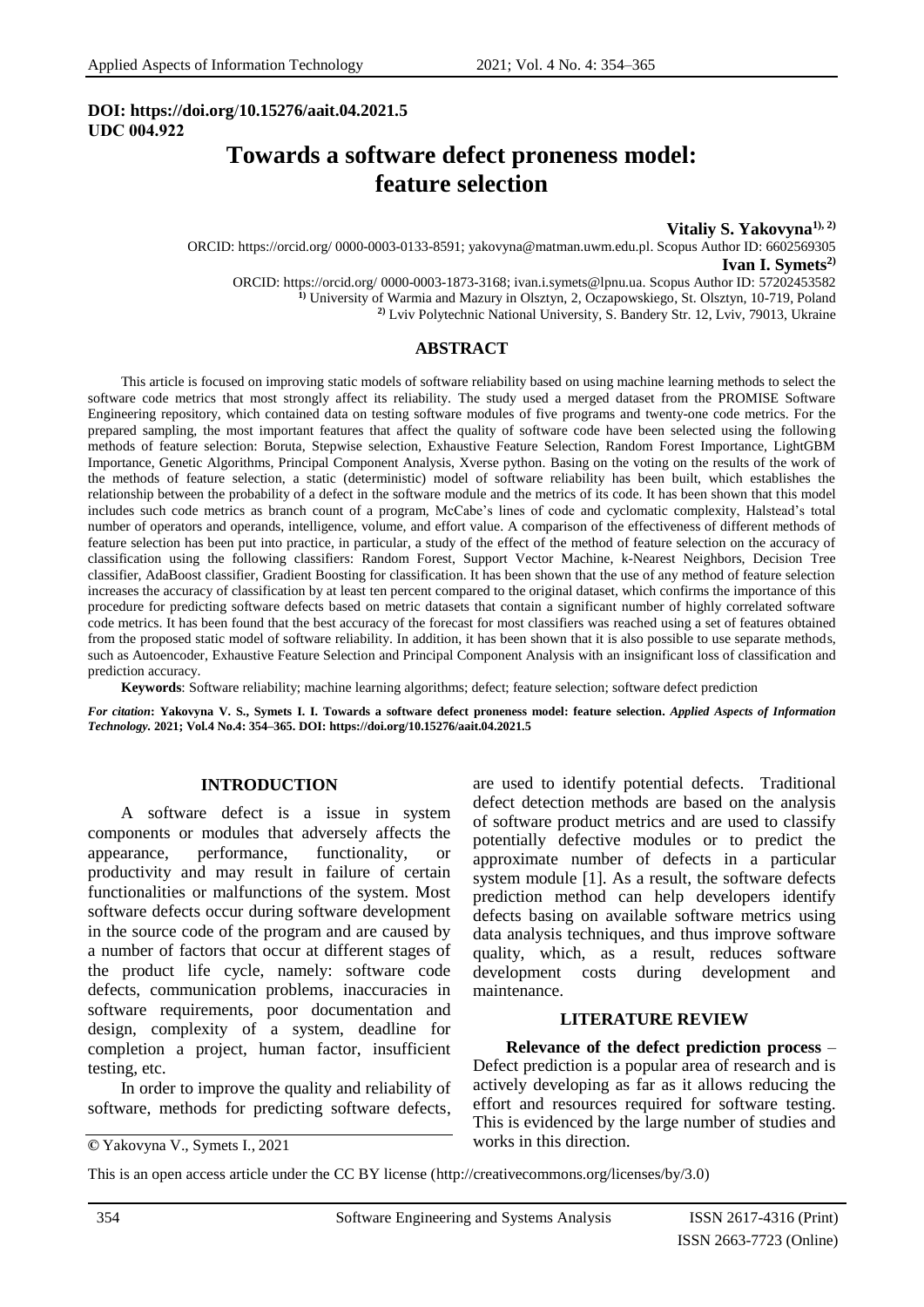In the study [2] a comparative study of different classification algorithms for the classification of software modules into those that tend to defect and not tend to defects has been described. A number of well-known machine learning algorithms, such as Decision Trees, Artificial Neural Network (ANN), K nearest neighbor, SVM and Ensemble Learning have been considered, where the Stacking Ensemble technique proved to be the best with the best result for all data sets with an accuracy of defects prediction greater than 0.9. The study [3] proposes the Deep belief network prediction model (DBNPM), a system for determining whether a software module contains defects. The key idea of DBNPM is the Deep belief network (DBN) technology, which is an effective technique for deep learning in image and natural language processing, the characteristics of which are similar to the defects of the original program.

This study [4] describes the defects prediction based on the reduction of the scale of the two focuses (characteristics of defects and defects). It provides a deep analysis of various key issues including how to create a set of defects characteristics comparison and a set of defects comparison, the repulsion theory for defects and defects characteristics, as well as a methodology and a model for defects prediction. Experimental results demonstrate that this multi-agent predicting methodology is very effective for predicting the quality of space projects software.

The defects prediction models can be built basing on the project data from previous versions or releases, but in the case of a new project there is no such data for prediction available, and because of this, an approach known as cross-project defect prediction (CPDP) is used. The study [5] describes the application of the bandit algorithm (BA) to CPDP in order to select the most suitable training project from a set of projects. The experiment has been performed on two data sets (NASA and DAMB, a total of 12 projects), and it shows that the use of BA to predict defects in CPDP is promising and may surpass existing approaches. The study [6] proposes an algorithm based on TSboostDF transfer learning. TSboostDF integrates the BLS sampling method, which is based on sample weight, with the transfer training method in order to overcome the drawbacks of traditional algorithms used in CPDP.

Also, in addition to predicting module defects, it is important to determine the severity level of software defects, which indicates the affect of an error on the program performance and how quickly these errors should be corrected, as far as setting priorities for these defects manually based on experience can be an inaccurate severity prediction which delays correction of critical errors. In the study [7], methods for automating the assignment of the appropriate severity level based on the results of an error report using various methods of word embedding techniques are described.

**Using feature selection in defect prediction –** Using feature selection methods is a good solution to the problem of high dimension of data sampling and these methods are actively used in the context of software defect prediction. There is a large amount of research on the feature selection in the defect prediction, the main purpose of which is to choose the most accurate combination of the method of feature selection and the algorithm of machine learning for defects prediction.

In the work [8], 46 methods of defects prediction have been studied using the Decision Tree classifier for 25 sets of software defect data from 4 software repositories. The experimental results have shown that there is no single best FS method, as far as their respective indicators depend on the choice of classifiers, performance evaluation indicators and data set (however, recommendations for the use of methods have been provided).

The research work [9] focuses on two areas: the choice of function and the transfer of instances distance-weight. While reducing the difference between projects in terms of function engineering, a transfer learning technology to build an inter-project model for predicting defects WCM-WtrA and a model with many sources Multi-WCM-WTrA have been introduced. These results show that our method has an average improvement of 23 % compared to the TCA + algorithm for AEEEM datasets and an average improvement of 5 % for ReLink datasets.

In the work [10] 12 automated methods for selecting features for consistency, correlation, performance, computational value, and affect on the size of interpretation have been studied.

Also, along with existing and well-known methods of feature selection, new methods are being actively developed. The hybrid multi-filter wrapper method for feature selection is proposed to select features in the prediction of a software defect that combines the advantages of filtering and wrapping methods [11]. The study [12] proposes to select features using the Firefly algorithm (FA). Firefly algorithm is a new evolutionary computational technique inspired by the firefly flick process. It can quickly search in the function space for an optimal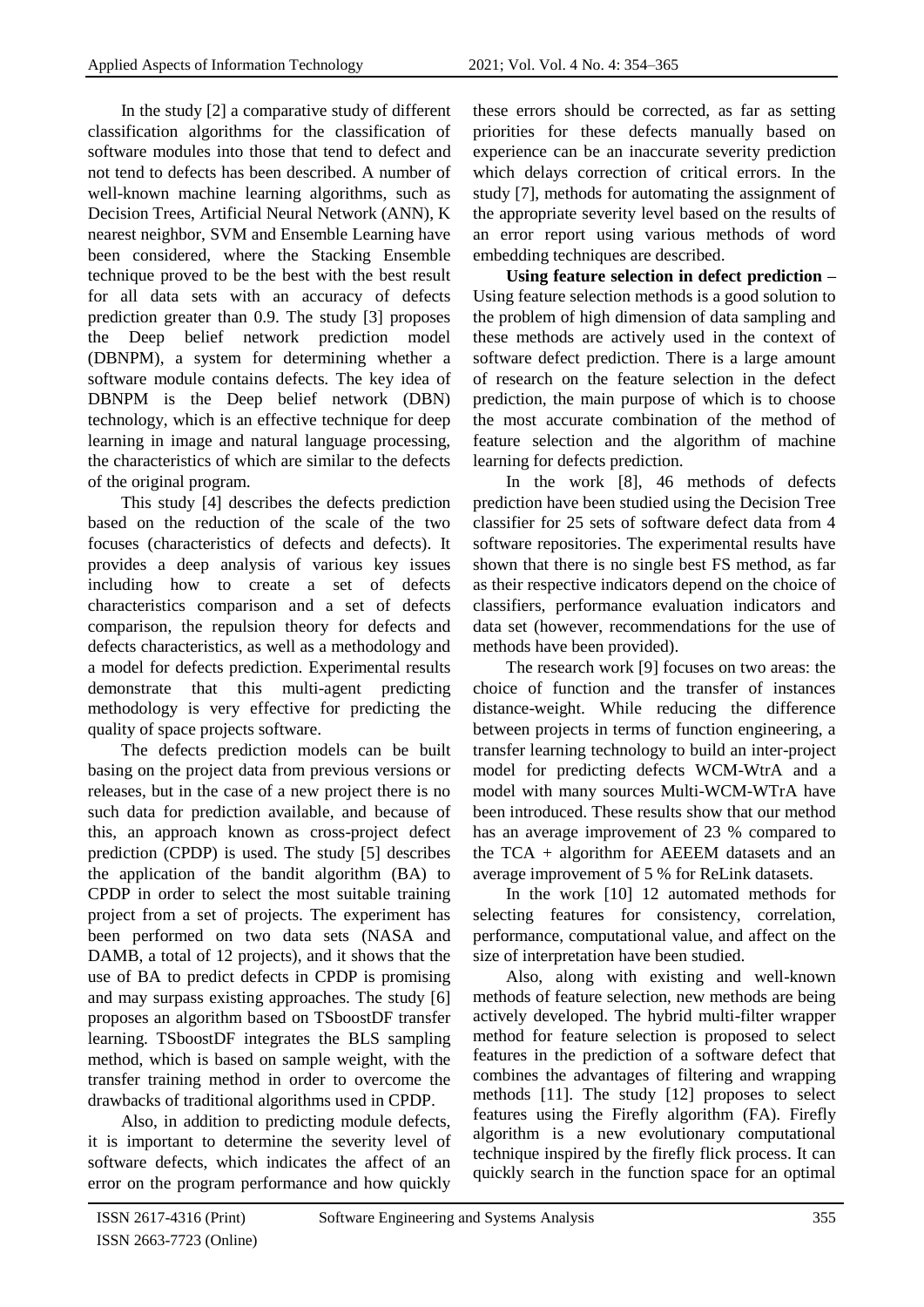or near-optimal subset of features to minimize a particular suitability function. A new method of wrapping is proposed, which consists of two main stages of selection of features and classification [13]. The first stage uses Grey Wolf Optimization (GWO) to find the best characteristics in the defect identification dataset; the second stage evaluates the characteristics using a machine classifier of reference vectors.

Summing up, we can note that in recent years there has been an increased interest in building static models of software reliability and prediction software defects based on code metrics and project characteristics. As the analysis of the literature showed, the existing approaches do not have high enough accuracy of the prediction; there is no consensus on the impact of software code metrics on its quality indicators, and in particular, reliability; the question of transferability of results obtained on the basis of data on some projects to the characteristics of other software is open, and, accordingly, the question of determining the universal set of metrics of program code that most correlate with its quality indicators remains relevant. Therefore, the aim of this work is to improve the static model of software reliability based on the use of machine learning methods to select the indicators of software code that are most correlated with its reliability.

### **THE PURPOSE OF THE ARTICLE**

This article is aimed at analyzing and improving static models of software reliability using machine learning methods to select the software code metrics that have the strongest affect on its reliability.

To achieve and study this goal, it is proposed to consider the following tasks:

1. Prepare a data set from the PROMISE Software Engineering Repository and combine the test results of 5 NASA Metrics Data Program projects.

2. Analyze the methods of feature selection, apply different methods to a balanced data set and identify features that are important for the model in each of the selected methods.

3. Compare different models of machine learning, such as methods: fandom forest (RF), support vector machine (SVM), k-nearest neighbors (kNN), decision tree classifier (DT), AdaBoost classifier (AB), Gradient Boosting (GB) for analysis of classification with selected code metrics.

4. Choose the best combination of program code metrics basing on the accuracy of each classifier that can be used to effectively predict system module defects.

### **DATA SET FOR RESEARCH**

During the study the data from the publicly available PROMISE Software Engineering Repository have been used. To make the study more efficient, several data sets have been combined using code metrics. The following data have been collected in the NASA Metrics Data Program and they consist of information on the following projects:

Project KC1 is a software system written in C++, which implements resource management on the reception and processing of terrestrial data.

Project KC2 is a software system written in C++ that processes scientific data (the other part of KC1, which is written by another team, and it uses certain common libraries with KC1).

Project PC1 is a module of a software system written in C, for controlling the flight of a satellite in orbit.

Project CM1 is a module written in C to perform certain functions on a spacecraft.

Project JM1 is a system written in C used for predictions based on simulations for terrestrial systems.

The data set for the study consists of 15,123 records, which consist of the 21 code metrics (Fig.1); the target metric in this study will be the *defects* metric, which may contain the value true (module with the specified metrics with a defect) or false (module with the specified metrics without a defect).

| No.            | <b>Feature</b>     | <b>Definition of the feature</b>              |
|----------------|--------------------|-----------------------------------------------|
| 1              | loc                | McCabe's line count of code                   |
| $\overline{2}$ | v(g)               | McCabe's cyclomatic complexity                |
| 3              | ev(g)              | McCabe's essential complexity                 |
| $\overline{4}$ | iv(g)              | McCabe's design complexity                    |
| 5              | n                  | Halstead's total operators + operands         |
| 6              | v                  | Halstead's volume                             |
| 7              | 1                  | Halstead's program length                     |
| 8              | d                  | Halstead's difficulty                         |
| 9              | i                  | Halstead's intelligence                       |
| 10             | e                  | Halstead's effort                             |
| 11             | b                  | Halstead's delivered bugs                     |
| 12             | t                  | Halstead's time estimator                     |
| 13             | LOCode             | Halstead's line count                         |
| 14             | LOComment          | Halstead's count of lines of comments         |
| 15             | LOBlank            | Halstead's count of blank lines               |
| 16             | LOCodeAndComment   | Halstead's Count of lines of code and comment |
| 17             | Uniq Op            | Halstead's Unique operators                   |
| 18             | Uniq Opnd          | Halstead's Unique operands                    |
| 19             | Total Op           | Halstead's Total operators                    |
| 20             | Total Opnd         | Halstead's Total operands                     |
| 21             | <b>BranchCount</b> | Number of branches in the flow graph          |

*Fig. 1.* **Description of metrics from the selected dataset** *Source:* **compiled by the authors**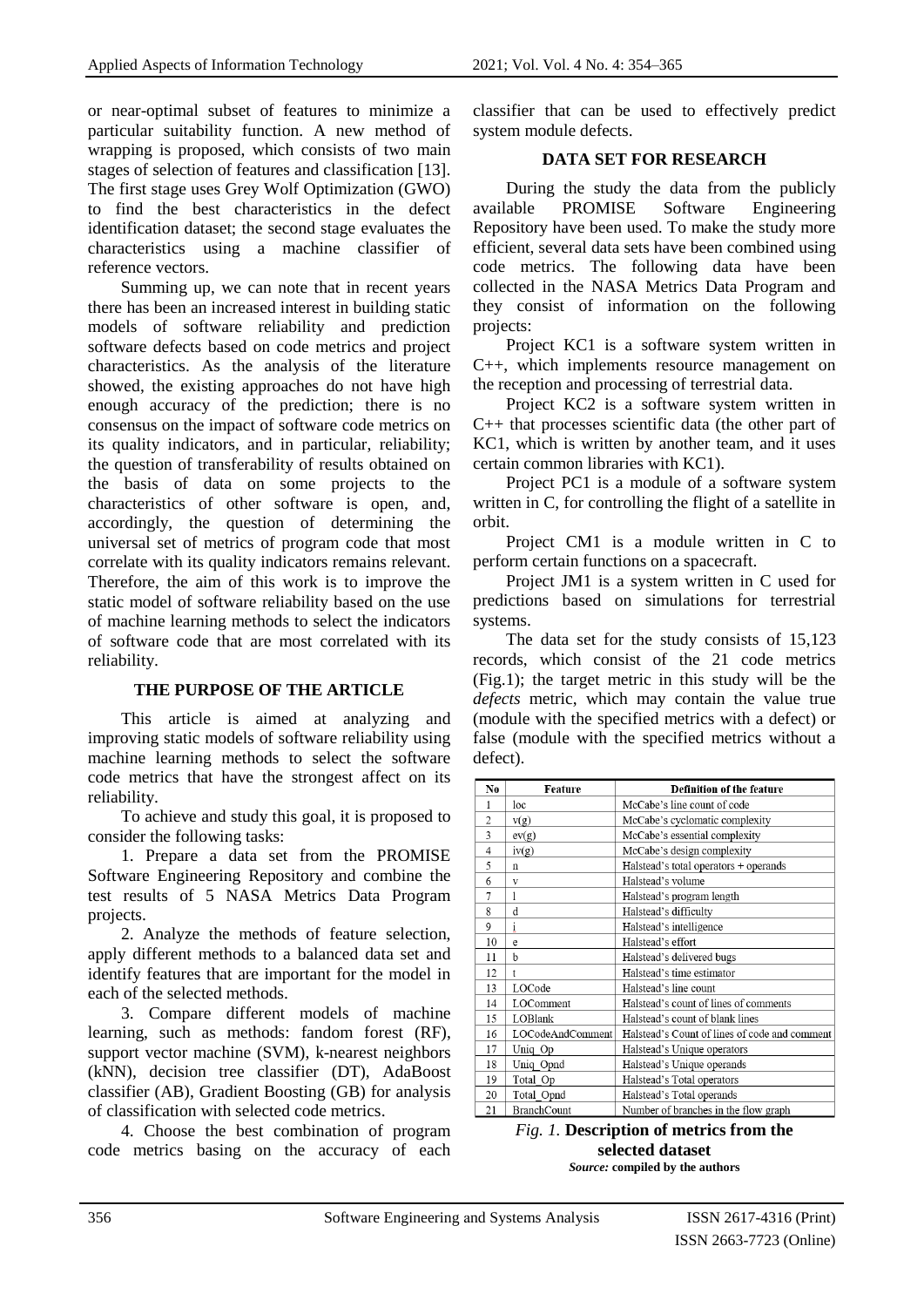The data set is unbalanced and contains 2,665 records of defective modules and 12,458 records of modules without any defects.

Table 1 shows the distribution of data on projects.

| Project                         | Defective | Modules without | Number of |  |  |
|---------------------------------|-----------|-----------------|-----------|--|--|
|                                 | modules   | defects         | modules   |  |  |
| KCl                             | 326       | 1783            | 2109      |  |  |
| KC <sub>2</sub>                 | 107       | 415             | 522       |  |  |
| PC1                             | 77        | 1032            | 1109      |  |  |
| CM1                             | 49        | 449             | 498       |  |  |
| JM1                             | 2106      | 8779            | 10885     |  |  |
|                                 | 2665      | 12 458          | 15 1 23   |  |  |
| Source: compiled by the authors |           |                 |           |  |  |

*Table 1.* **Data distribution on projects**

*Source:* **compiled by the authors**

As noted above, the data set is unbalanced with respect to the value of the defects metric (2,665/12,458). The effect of unbalanced data in machine learning is not evident, i.e. it does not cause an instantaneous error when creating and running a model, but the results can be false. If the degree of class misbalance for the majority class is extraordinary, then a machine-trained classifier can provide high general prediction accuracy, as far as the model is likely to predict the majority of samples belonging to the majority class.

Therefore, for further study, the data have been balanced as follows – a subset of 5,330 records has been selected in which the values of the defects metric have been distributed 50 % to 50 % and further studies have been performed on this data set.

Eighty percent of the data of 5,330 records have been used as a balanced training sample, and twenty percent of the unbalanced data have been used to test the obtained models.

# **FEATURE SELECTION PROCESS**

Functions or features selection (also known as variables selection, attributes selection, or selection of a subset of variables) is the practice of selecting a subset of the corresponding features (predictors and variables) for being used in building a model. It is the automatic selection of attributes present in the data (for example, columns in the tabular data) that is the most relevant and appropriate to the problem of predictive modeling that is being studied.

The purpose of the feature selection in machine learning is to find the best set of functions that allows building useful models of the studied phenomena.

The use of feature selection methods gives us the following advantages at the output:

- a simpler model simple models are easy to explain and understand – a too complex and incomprehensible model is not valuable;
- $\bullet$  shorter learning time a more precise subset of functions reduces the amount of time required to learn the model;
- decrease of variance increase of the accuracy of estimates that can be obtained for this modeling;
- lower memory costs during performance.

As far as we have the defects target feature, during this study we are going to consider supervised function selection methods to perform the feature selection process, which in turn are divided into Filter methods, Wrapper methods, and Embedded methods.

**Filter methods –** These methods are based on probability theory and statistical approaches, and usually consider each feature independently. The main methods in this method class are the following: Chi-square, IG-indexing (information gain calculation), Variance Threshold, Fisher Score, Anova F-value. They assess the importance of features only on the basis of their inherent characteristics, not including any learning algorithm [14]. The usage of these methods is effective if the feature set is very large (one hundred or more), because filtering methods are fast, they may work well as the first step in selecting in order to exclude some variables.

As far as our sampling consists of 21 metrics, the usage of this class of methods will be inefficient for our study for the feature selection method.

**Wrapping methods** work by estimating a subset of functions by means of a machine learning algorithm that uses a search strategy to view the space of possible subsets of functions, estimating each subset based on the performance quality of this algorithm [15].

**Embedded methods** perform the process of functions selections within the construction of the machine learning algorithm. In other words, they perform a selection of functions when learning a model, so we call them embedded methods. This class of methods implements the advantageous aspects of the two previous classes of methods. Unlike wrapping methods, which iteratively consider unimportant features based on evaluation metrics, embedded methods perform function selection and algorithm learning in parallel [16].

All research in this work is performed using the Python programming language and mainly the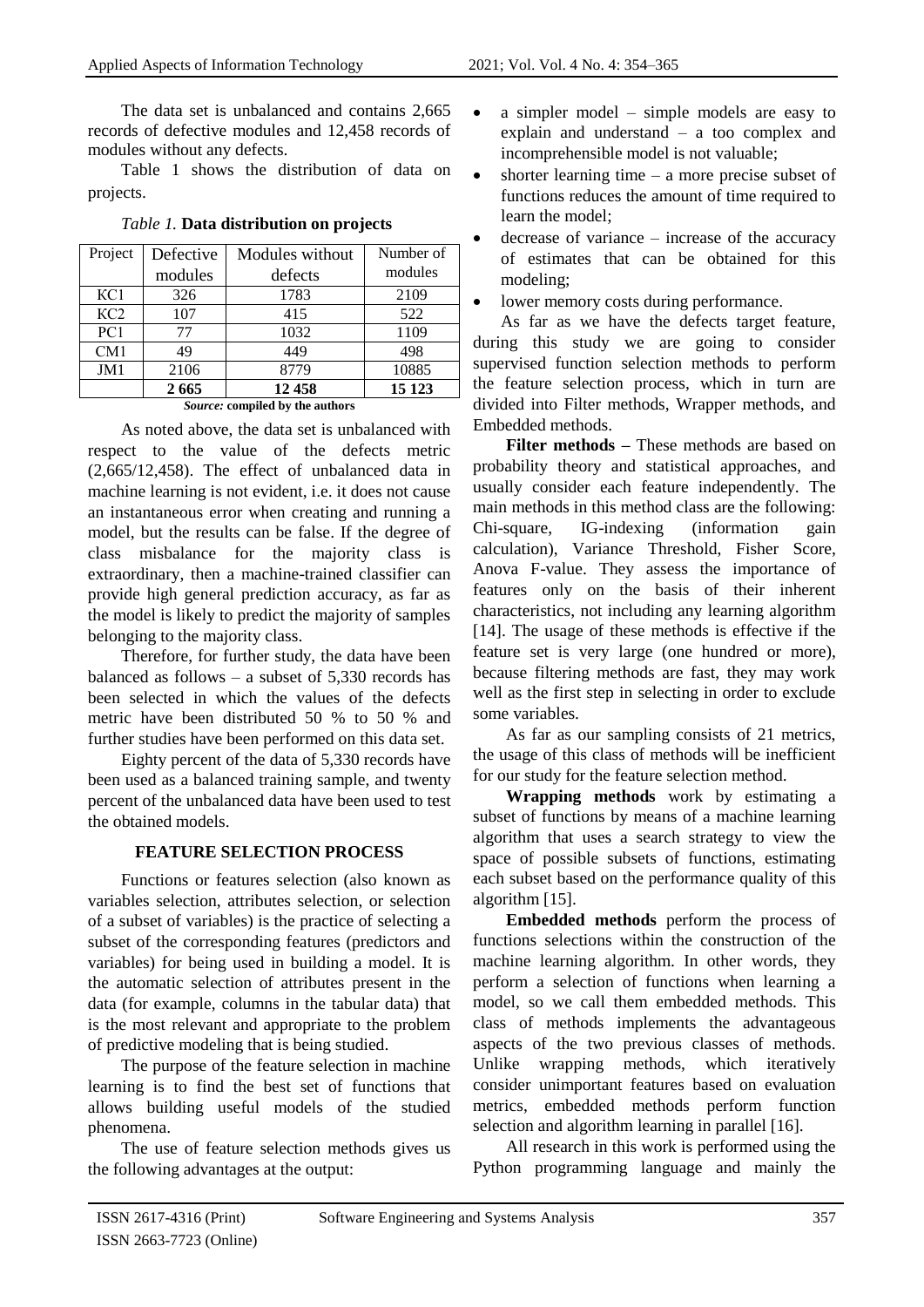sklearn library (Scikit-learn – one of the most widely used Python packages for Data Science and Machine Learning. It allows performing many operations and provides many algorithms for work).

Before starting using the feature selection methods, it is worth building a data correlation matrix, as it is a powerful tool for generalizing a large data set, as well as for determining and visualizing patterns in the data provided. It is possible to remove from the set of interrelated metrics all but one, without significant loss of information or affect on model quality. The correlation between metrics was determined for the study, there is a significant correlation between the metrics *e* and *t*, as well as between the metrics *b* and *v*, the coefficient of which is 1. The correlation between *n* (Operator and Operand total (Halstead)) and *total\_Op* is 1, and between *n* (Operator and Operand total (Halstead)) and *total\_Opnd* the correlation coefficient is 0.99. There is also a significant correlation, 0.93, between *loc* and *lOCode*.

Considering these results, it has been decided to discard the following metrics from our dataset: *t, b, total\_Op. total\_Opnd, lOCode.*

To select features, we have used the following feature selection methods:

### **Boruta (Using Random Forest Classifier)**

Boruta is a random forest method, so it works for tree models such as Random Forest or XGBoost, but also works with other classification models, such as logistic regression or SVM.

Boruta iteratively removes functions that are statistically less relevant than a random probe (artificial noise variables introduced by Boruta algorithm). The rejected variables in each iteration are removed from consideration in the next iteration. As a rule, this results in a good global optimization of the functions selection [17].

Applying this feature selection method for our sample, we have determined that the following metrics are important for further research (Fig. 2): *loc, v(g), iv(G), n, v, i, e, locCodeAndComment, uniq\_Opnd, branchCount.*

### **Step-wise selection**

Step-wise selection is a two-way method, based on a combination of Forward selection and Backward elimination. It is considered less resourceconsuming as it reconsiders the possibility of adding predictors back to the model that has been removed

(and vice versa). However, considerations are still made based on local optimization at any iteration.

from boruta import BorutaPy import pandas as pd from sklearn.model\_selection import train\_test\_split from sklearn.ensemble import RandomForestClassifier X\_train, X\_test, y\_train, y\_test = train\_test\_split(X,y,test\_size=0.2,random\_state=42)

rf = RandomForestClassifier(n\_jobs=-1, class\_weight='balanced', max\_depth=8) boru selector = BorutaPy(rf, n estimators=100, verbose=1, random state=1)

boru\_selector.fit(X\_train.values, y\_train.values) boru selector.support

## boru selector.ranking

#### *Fig. 2.* **Implementation and results of the Boruta method** *Source:* **compiled by the authors**

As far as this method is based on sequential addition/subtraction of metrics from the set (it is necessary to specify their exact number for selection), the *plot\_sequential\_feature\_selection* library has been used to visualize the estimate at different values of the *k\_features* parameter in order to facilitate decision making (Fig. 3). From the given figures it is visible that the best value of accuracy metrics is at a choice of 13 metrics which will be used further:  $loc \,$ ,  $ev(g)$ ,  $iv(G)$ ,  $n$ ,  $v$ ,  $l$ ,  $i$ ,  $e$ , *lOComment, locCodeAndComment , branchCount, uniq\_Op, uniq\_Opnd.*





### **Exhaustive Feature Selection**

In the case of Exhaustive Feature Selection, the efficiency of the machine learning algorithm is estimated on the basis of all possible combinations of functions in the data set. A subset of functions that provides the best performance is selected. Exhaustive search algorithm is the most resourceconsuming algorithm of all wrapping methods, because it tests the whole combination of functions and chooses the best one [18].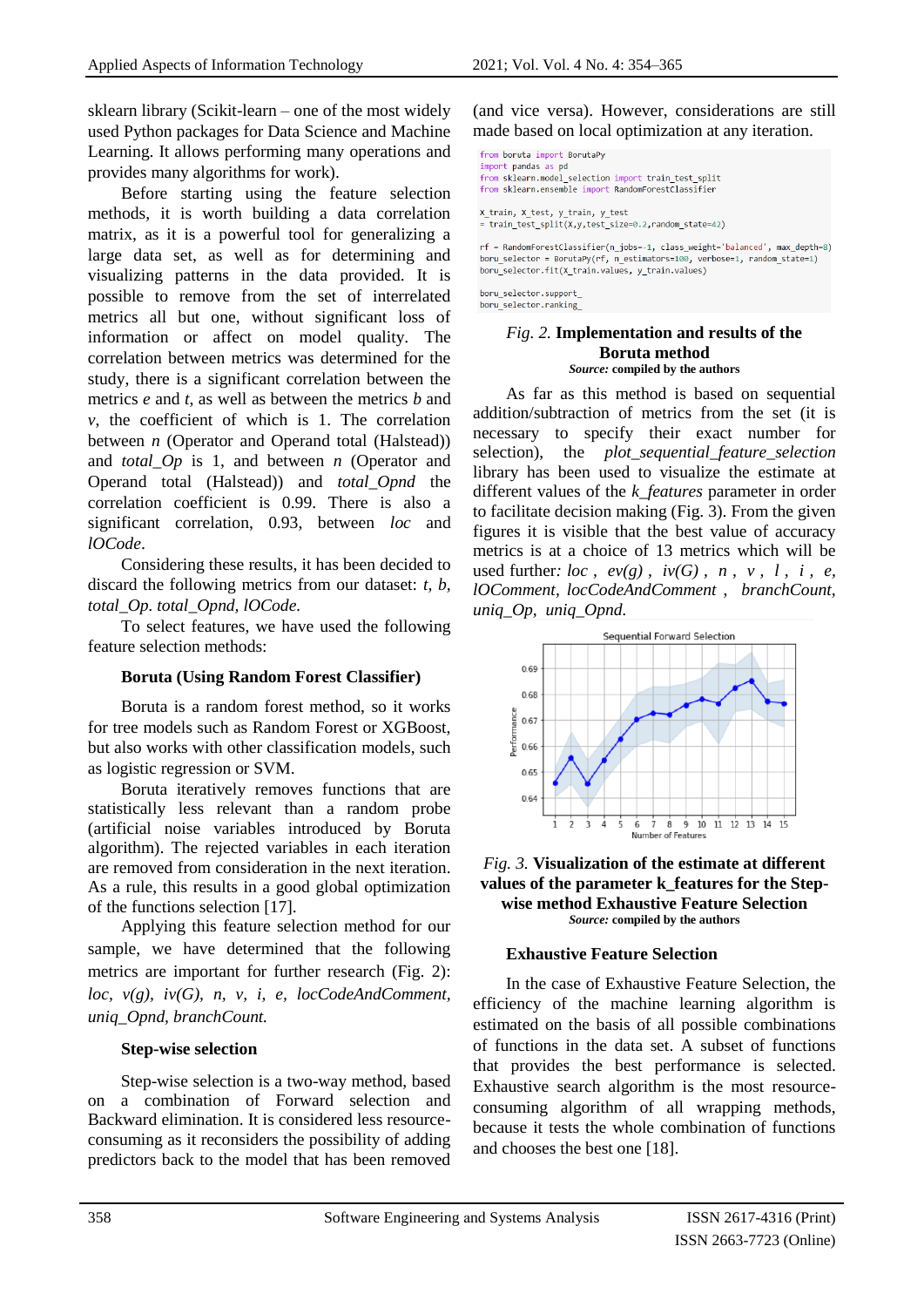Figure 4 shows the implementation of the method with the choice of the following features for analysis: *loc, v(g), N, V, I, branchCount.*

```
import pandas as pd
from sklearn.model_selection import train_test_split
from sklearn.ensemble import RandomForestClassifier
from mlxtend.feature selection import ExhaustiveFeatureSelector as EFS
from sklearn.neighbors import KNeighborsClassifier
X_train, X_test, y_train, y_test =
train_test_split(X,y,test_size=0.2,random_state=42)
knn = KNeighborsClassifier(n neighbors=3)
efs = FFS(knn)min features=1.
           max_features=4,
           scoring='accuracy'
          print progress=True,
          cv=5)efs = efs.fit(X, y)print('Best accuracy score: %.2f' % efs1.best_score_)
print('Best subset (indices):', efs1.best_idx_)
print('Best subset (corresponding names):', efs1.best_feature_names_)
```
#### *Fig. 4.* **Implementation and results of the Exhaustive Feature Selection method** *Source:* **compiled by the authors**

#### **Random Forest Importance**

The functions selection by means of a random forest belongs to the category of embedded methods.

Random forests are a kind of data processing algorithm that combines a number of decision trees. Tree-based strategies used by random forests are naturally ranked according to how well they improve the cleanliness of a node, or in other words, reduce impurities (Gini Impurities) over all trees. The nodes with the lowest decrease in impurities occur at the beginning of the trees, while the nodes with the lowest decrease in impurities occur at the end of the trees. Thus, by pruning trees under a certain node, we can create a subset of the most important features [19].

We calculate the importance of the features using node impurities in each decision tree. In a random forest, the ultimate importance of the features is the average value of all the features of the decision tree.

Applying this method of feature selection for our sample, we have determined that the following metrics are important for further research (Fig. 5): *loc, N, V, D, I, E, locCodeAndComment.*

This approach is similar to the method described above (Random Forest Importance), but basically uses the Light GBM algorithm, because it also has the attribute feature\_importance. Light GBM is a tree-based learning algorithm, Light GBM grows a tree vertically, while another algorithm grows it horizontally, which means that this

algorithm grows on a tree by leaves, while another algorithm grows by level [19].

```
from sklearn.feature_selection import SelectFromModel
from sklearn.ensemble import RandomForestClassifier
from sklearn.model_selection import train_test_split
```

```
X_train, X_test, y_train, y_test =
train_test_split(X,y,test_size=0.2,random_state=42)
```
rf model = RandomForestClassifier(n estimators=500)

embeded\_rf\_selector = SelectFromModel(rf\_model, max\_features=16) embeded rf selector.fit(X train, y train)

embeded rf support = embeded rf selector.get support()

embeded rf feature = X.loc[:,embeded rf support].columns.tolist() print(str(len(embeded\_rf\_feature)), 'selected features') print(embeded rf feature)

7 selected features ['loc', 'N', 'V', 'D', 'I', 'E', 'locCodeAndComment']

#### *Fig. 5.* **Implementation and results of the Random Forest Importance method** *Source:* **compiled by the authors**

#### **Light Gradient Boosting Machine Importance**

Applying this feature selection method for our sample, we have determined that the following metrics are important for further study (Fig. 6): *loc, N, V, L, D, I, E, uniq\_Op.*

```
from sklearn.feature_selection import SelectFromModel
from lightgbm import LGBMClassifier
X train, X test, y train, y test a
train_test_split(X,y,test_size=0.2,random_state=42)
lgbc=LGBMClassifier(n_estimators=500, learning_rate=0.05,
                   num leaves=32, colsample bytree=0.2,
           reg_alpha=3, reg_lambda=1, min_split_gain=0.01, min_child_weight=40)
embeded_lgb_selector = SelectFromModel(lgbc, max_features=16)
embeded lgb selector.fit(X train, y train)
embeded lgb support = embeded lgb selector.get support()
embeded_lgb_feature = X_train.loc[:,embeded_lgb_support].columns.tolist()
print(str(len(embeded_lgb_feature)), 'selected features')
```
8 selected features<br>['loc', 'N', 'V', 'L', 'D', 'I', 'E', 'uniq\_Op']

print(embeded\_lgb\_feature)

#### *Fig. 6.* **Implementation and results of the Light GBM method** *Source:* **compiled by the authors**

### **Genetic Algorithms**

Genetic algorithms are global optimization methods for finding very large spaces. They were inspired by the biological mechanisms of natural selection and reproduction. They work in all populations of possible solutions (so-called generations), where each solution in the search space is represented as a string of finite length (chromosome) over a finite set of symbols, which then uses the target (or suitable) function to estimate the relevance of each solution [20].

In terms of feature selection, each chromosome will represent a subset of features, and it will be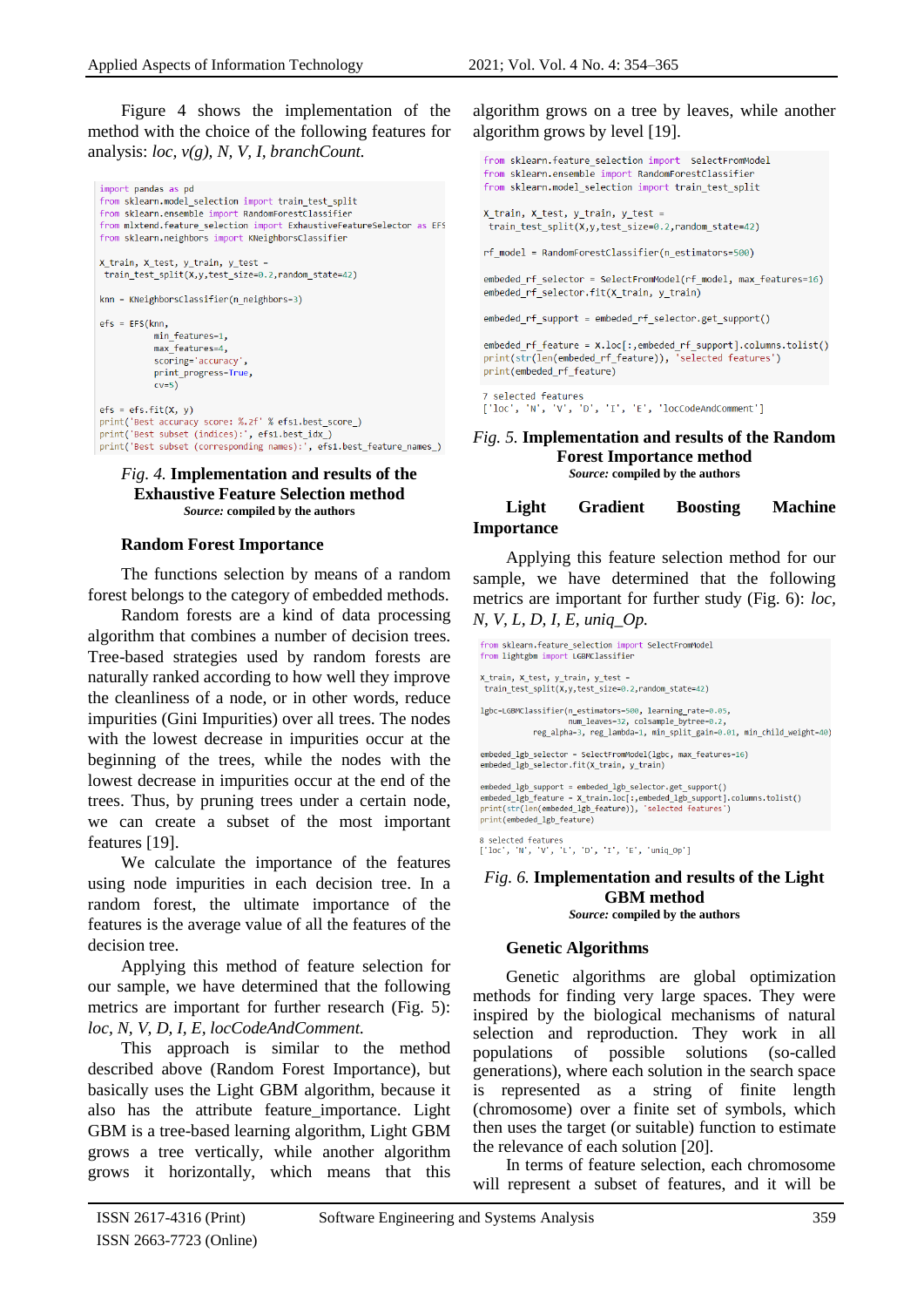represented by binary coding: 1 means "select" a specific feature, and 0 means "do not select" a feature.

The implementation and results of the use of this method are shown in Fig. 7, and the following features are selected for further study: *loc, iv(G), I, lOComment, locCodeAndComment, uniq\_Op.*



#### *Fig. 7.* **Implementation and results of the Genetic Algorithms method** *Source:* **compiled by the authors**

#### **Principal Component Analysis**

Principal Component Analysis is a statistical method for converting large-dimensional data to low-dimensional data by selecting most important functions that cover maximum information about the data set. The characteristics are selected based on the variance they cause in the original data. The feature that causes the greatest variance is the first principal component. The function responsible for the second largest variance is considered to be the second principal component, and so on. It is important to note that the principal components do not have any correlation with each other [21].

Applying this feature selection method for our sample, we have determined that the following metrics are important for further study (Fig. 8): *loc, v(g), ev(g), iv(G), N, V, L, D, I, E.*

```
from sklearn.decomposition import PCA
from sklearn.model_selection import train_test_split
x train, x test, y train, y test =
train test split(X,y,test size=0.2,random state=42)
pca = PCA(n\_components=10)X train = pca.fit transform(X train)
x_{test} = pca.trainsform(x_test)explained variance = pca.explained variance ratio
xcolumns = pd.DataFrame(X.columns)scores = pd.DataFrame(explained variance)
```
#### *Fig. 8.* **Implementation and results of the Principal Component Analysis method** *Source:* **compiled by the authors**

#### **Xverse python for feature selection**

Xverse uses different methods for the feature selection. When the algorithm selects a function, it votes for that function. Finally, the Xverse calculates the total number of votes for each feature and then selects the best ones based on the votes. Thus, we select the best variables with minimal effort in the function selection process.

Xverse uses the following methods to select important features: Information Value using Weight of evidence; Variable Importance using Random Forest; Recursive Feature Elimination; Variable Importance using Extra trees classifier; Chi-Square best variables; L1 based feature selection.

According to the results of the performance of this method, we choose the metrics for which the majority of methods voted (4/6): *loc, locCodeAndComment, uniq\_Opnd, branchCount, N, I, L.*

#### **Autoencoders method (Deep learning)**

Deep learning involves the use of neural networks to create highly effective models of machine learning. What is particularly interesting about neural networks is their ability to study the nonlinear relationships between features. Most of the traditional methods we have studied do not perform this: in general, the methods we have considered can only investigate linear relationships between objects. This method uses a special neural network architecture called autoencoders. AutoEncoder is used for feature selection in order to reveal existing nonlinear relationships between features.

By means of this method, the following important features have been identified (Fig. 9) :*loc, v(g), N, branchCount, V, E.*

```
from keras.layers import Dense
from keras.models import Sequential
from sklearn.model_selection_import_train_test_split
X train, X test, v train, v test =
train_test_split(X,y,test_size=0.2,random_state=42)
# create the autoencode
model = Sequential()# add the encoding layer
model.add(Dense(16, activation='relu', input_shape=(X_train.shape[1],)))
# add the output laver
model.add(Dense(X_train.shape[1], activation='linear'))
# compile the model, you can use whatever optimizer.
model.compile(optimizer='adadelta', loss='categorical_crossentropy')
#fit your model to the training data.
model.fit(X_train, X_train,
               epochs=50,batch_size=64,
               shuffle=True, validation_data=(X_test, X_test))
 get the first layer weights.
weights = modelu = [1].get_weights()[0]Index(['loc', 'v(g)', 'N', 'branchCount', 'V', 'E'], dtype='object')
```

```
Fig. 9. Implementation and results of the 
          Autoencoders method
         Source: compiled by the authors
```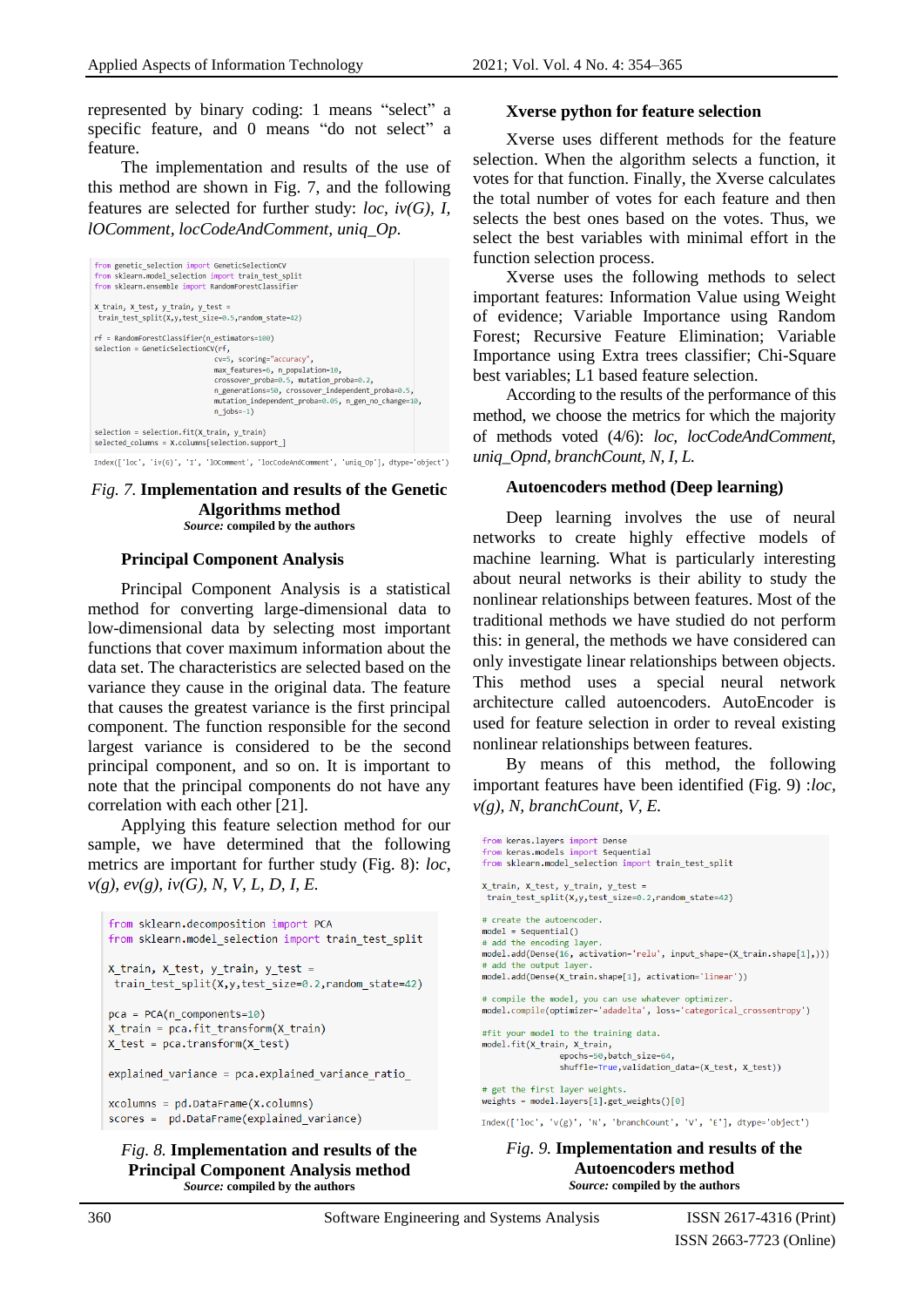# **RESEARCH RESULTS**

Nine feature selection methods have been used to select features, which differ in their types and approaches to feature selection:

- Boruta using Random Forest Classifier (RF)
- Stepwise selection (SWS)
- Exhaustive Feature Selection (EFS)
- Random Forest Importance (RFI)
- LightGBM Importance (LightGBM)
- Genetic Algorithms (GA)
- Principal Component Analysis (PCA)
- Xverse python for feature selection (Xverse)

The results of these methods are shown in Fig. 10, which describes the number of votes for a particular feature selected by the methods described above  $(1 -$  the feature has been selected by a feature selection method,  $0$  – not selected).

| Feature          | Boruta       | <b>SWS</b> | <b>EFS</b>   | <b>RFI</b>   | <b>LGBM</b>  | GA           | <b>PCA</b>     | Xverse       | Encoder      | Count          |
|------------------|--------------|------------|--------------|--------------|--------------|--------------|----------------|--------------|--------------|----------------|
| loc              |              | 1          |              | 1            |              | 1            |                |              |              | 9              |
| N                |              |            |              |              |              | $\bf{0}$     |                |              |              | 8              |
|                  |              |            |              | ٠            |              | 1            |                |              | $\Omega$     | 8              |
| v                |              |            |              |              |              | $\Omega$     |                | $\bf{0}$     |              |                |
| E                |              |            | $\mathbf{0}$ | ı            |              | $\bf{0}$     |                | $\bf{0}$     |              | 6              |
| v(g)             |              |            |              | $\bf{0}$     | $\mathbf{0}$ | $\bf{0}$     |                | $\bf{0}$     |              | 5              |
| branchCount      |              |            |              | $\Omega$     | $\Omega$     | $\Omega$     | $\Omega$       |              |              | 5              |
| iv(G)            |              | 1          | $\Omega$     | $\Omega$     | $\theta$     |              |                | $\theta$     | $\theta$     | $\overline{4}$ |
| locC/C           |              | $\Omega$   | $\mathbf{0}$ | ı            | $\Omega$     |              | $\overline{0}$ |              | $\Omega$     | 4              |
| uniq Opnd        |              |            | $\bf{0}$     | $\theta$     | $\mathbf{0}$ |              | $\mathbf{0}$   |              | $\theta$     | 4              |
|                  | $\bf{0}$     |            | $\bf{0}$     | $\Omega$     |              | $\bf{0}$     |                |              | $\bf{0}$     | 4              |
| uniq Op          | $\mathbf{0}$ | l          | $\mathbf{0}$ | $\mathbf{0}$ |              | 1            | $\theta$       | $\mathbf{0}$ | $\mathbf{0}$ | 3              |
| D                | $\bf{0}$     | $\theta$   | $\bf{0}$     | 1            |              | $\mathbf{0}$ |                | $\bf{0}$     | $\Omega$     | 3              |
| <b>lOComment</b> | $\mathbf{0}$ |            | $\mathbf{0}$ | $\bf{0}$     | $\Omega$     |              | $\overline{0}$ | $\mathbf{0}$ | $\theta$     | $\overline{c}$ |
| ev(g)            | $\theta$     | 1          | $\Omega$     | $\Omega$     | $\theta$     | $\Omega$     | $\theta$       | $\bf{0}$     | $\theta$     |                |

*Fig. 10.* **Results of the feature selection methods** *Source:* **compiled by the authors**

The features (hereinafter this set of features will be called *Important features*) which received more than half of the votes (5/9) have been selected as important ones. They are *loc, N, I, V, E, v(g), branchCount.*

The next step is to compare different models of machine learning, such as fandom forest; support vector machine; k-nearest neighbors; decision tree classifier; AdaBoost classifier; Gradient Boosting for classification. We are going to compare the results of the classifiers with different features selected in the previous step in order to select the best combination of program code metrics based on the accuracy of each classifier that can be used to predict the defect of system modules.

The performance of these classifiers will be assessed by the accuracy metric. Accuracy is a metric of how often a learned model is correct, and classification results are often presented as an error matrix. The matrix consists of 4 different combinations of predicted and actual values. The predicted values are described as positive and negative, and actual – as true and false  $(TP - true$ positive; TN – true negative; FP – false positive; FN – false negative).

The accuracy metric shows the following ratio (the ratio of correct predictions to their total number):

# *Accuracy=(TP+TN)/(TP+TN+FP+FN).*

Table 2 shows the results of the performance of classifiers with the accuracy of evaluation for the features selected by the feature selection methods. To train the models, 80 % of the data from the total data sample have been selected and balanced. 20 % of unbalanced data from the total data sample have been used for testing, so that the test sample reflected the real distribution of data in the projects.

### *Table 1.* **Results of performance of classifiers with the accuracy of evaluation for the features**

| Feature selec- | Accuracy |            |            |        |       |           |  |  |
|----------------|----------|------------|------------|--------|-------|-----------|--|--|
| tion           | RF       | <b>SVM</b> | <b>KNN</b> | DT     | AB    | <b>GB</b> |  |  |
| method         |          |            |            |        |       |           |  |  |
| <b>Boruta</b>  | 0.811    | 0.827      | 0.782      | 0.778  | 0.793 | 0.807     |  |  |
| <b>SWS</b>     | 0.782    | 0.797      | 0.765      | 0.754  | 0.786 | 0.776     |  |  |
| <b>EFS</b>     | 0.840    | 0.852      | 0.804      | 0.795  | 0.821 | 0.841     |  |  |
| <b>RFI</b>     | 0.803    | 0.820      | 0.817      | 0.752  | 0.816 | 0.800     |  |  |
| <b>LGBM</b>    | 0.812    | 0.807      | 0.794      | 0.771  | 0.803 | 0.820     |  |  |
| <b>GA</b>      | 0.795    | 0.801      | 0.780      | 0.7695 | 0.803 | 0.799     |  |  |
| <b>PCA</b>     | 0.821    | 0.830      | 0.821      | 0.799  | 0.842 | 0.823     |  |  |
| <b>Xverse</b>  | 0.805    | 0.810      | 0.789      | 0.778  | 0.808 | 0.799     |  |  |
| <b>Encoder</b> | 0.844    | 0.847      | 0.817      | 0.766  | 0.823 | 0.822     |  |  |
| Important      | 0.856    | 0.838      | 0.823      | 0.798  | 0.815 | 0.860     |  |  |
| features       |          |            |            |        |       |           |  |  |
| Whole          | 0.702    | 0.725      | 0.618      | 0.617  | 0.715 | 0.691     |  |  |
| features       |          |            |            |        |       |           |  |  |

 *Source:* **compiled by the authors**

The analysis of the table shows that the important features selected on the basis of voting from all methods show the highest predicting accuracy for 4 of the 6 used classification algorithms; in the case of SVM, although these measured features are not the most accurate, they are still among the three most accurate feature selection methods, and only for AdaBoost classifier classification method, the use of this set of features show slightly worse prediction result after PCA, Autoencoder, and EFS methods. In addition, the top three prediction accuracy methods include feature selection methods such as EFS – the accuracy of five of the six classification algorithms using this set of features is in the top three, and in the case of the SVM method, this accuracy is the highest of all; Autoencoder  $-5$  out of 6 classification algorithms are in the top three in terms of prediction accuracy, and  $PCA - 4$  out of 6 algorithms are in the top three, but for two of them (decision tree and AdaBoost classifier) this accuracy is the highest. Thus, we can conclude that for this study and the classification algorithms used, the best accuracy of the prediction for most classifiers has been obtained using a set of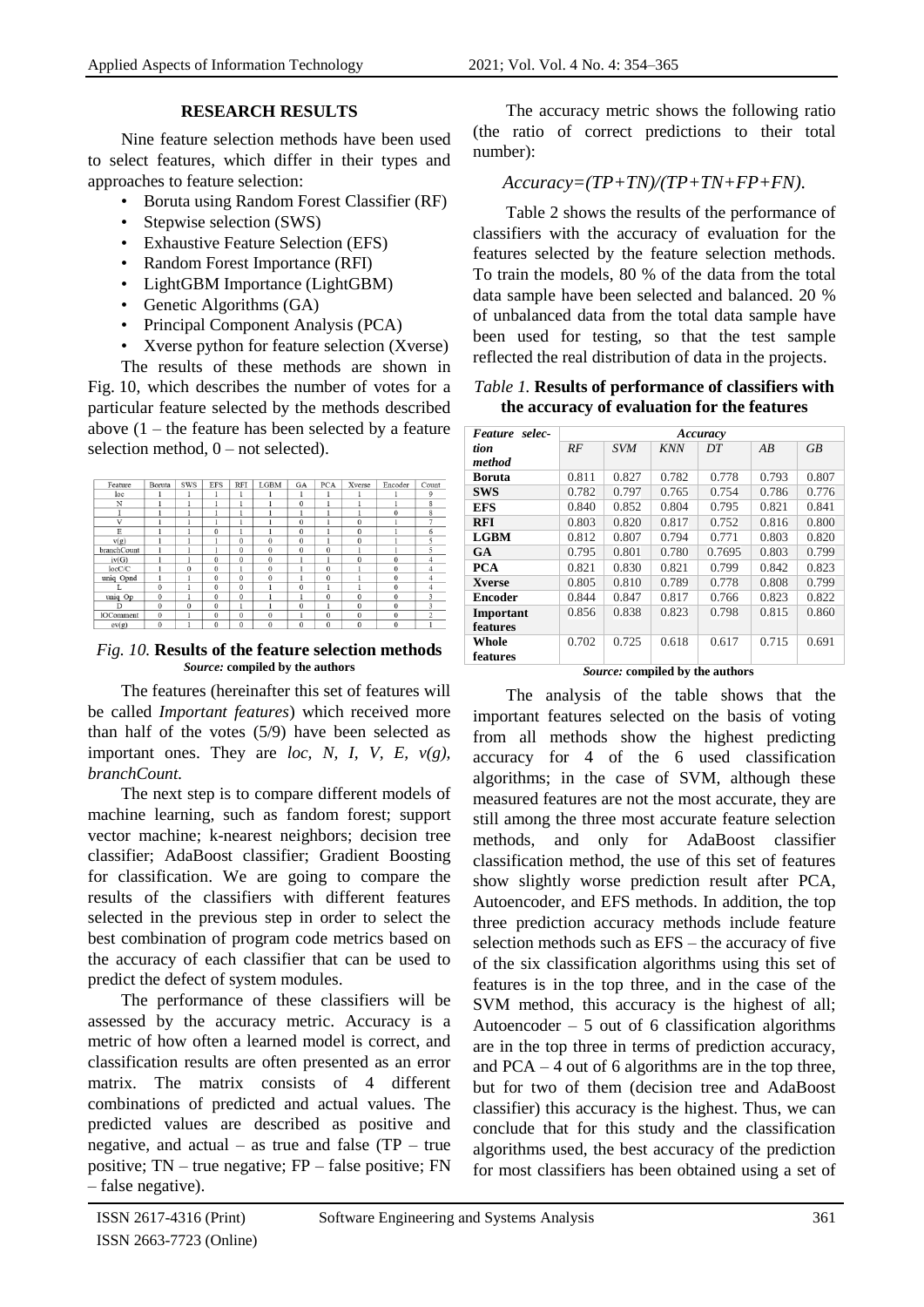features obtained by voting from all the studied algorithms. In addition, it has been shown that it is also possible to use certain methods, such as Autoencoder, EFS and PCA, with almost no loss of classification and prediction accuracy. In addition, a significant increase in the accuracy of software defect prediction by reducing the sample of features has been shown. The increase in prediction accuracy in this case (all features and selected features) ranged from 10 % to 21 %. In this case, the use of any method of feature selection increases the accuracy of classification by at least 10 % compared to the original dataset, which confirms the importance of this procedure for predicting software defects based on metric datasets that contain a significant number of software code metrics measured by different approaches which, however, have a strong correlation.

As we can see from the above, the features we have chosen increase the accuracy of software defect prediction, and the corresponding code metrics are related to its reliability and make it possible to build a static model of software reliability based on them. In this work, a set of code metrics obtained as the most important features in the previous stage and a statistical regression method were used to build a software reliability model. Because the target (dependent) variable is binary – the defects metric, which is true or false – logistic regression was chosen as the regression method. This type of regression is well suited to binary classification problems, which in our study means the classification of software modules into those that contain defects and no defects.

The resulting logistic regression equation is as follows:

$$
defects = \beta_1 \cdot loc + \beta_2 \cdot v(g) + \beta_3 \cdot N + \beta_4 \cdot I
$$
  
+  $\beta_5 \cdot branchCount + \beta_6 \cdot V$   
+  $\beta_7 \cdot E + \beta_0$ .

The values of the regression coefficients are shown in Table 2. The accuracy of the prediction of this regression equation for the test dataset was 0.8288, which is fully consistent with the data in Table 1.

As can be seen from Table 2, the greatest contribution to the probability that a software module contains one or more defects is made by McCabe's cyclomatic complexity, the number of branches in the program, and the number of Halsted operators and operands. This result is in good agreement with the conclusions made by one of the

authors in previous works [23] that the reliability of software depends on its complexity, but this dependence is complex and includes several factors (complexity metrics).

| Coefficient    | Value                       |
|----------------|-----------------------------|
| $\bm{\beta_0}$ | $-0.99489$                  |
| β1             | 8.8409e-03                  |
| $\beta_2$      | $-1.7126e-01$               |
| $\beta_3$      | $-1.5715e-02$               |
| $\beta_4$      | $-7.1093e-03$               |
| β5             | 8.8159e-02                  |
| $\beta_6$      | 2.4233e-03                  |
|                | 7.9552e-07                  |
|                | - -<br>$\sim$ $\sim$ $\sim$ |

*Table 2.* **The values of the coefficients of the software reliability model**

 *Source:* **compiled by the authors**

#### **CONCLUSIONS**

The research work is devoted to the improvement of static models of software reliability by means of machine learning methods for the selection of software code metrics that have the strongest impact on its reliability.

The dataset from the PROMISE Software Engineering repository, which has been merged from the datasets КС1, КС2, PC1, CM1, JM1, has been used for research. It contained data on testing software modules and 21 code metrics. Boruta, Stepwise selection, Exhaustive Feature Selection, Random Forest Importance, LightGBM Importance, Genetic Algorithms, Principal Component Analysis, Xverse python methods have been used to select the most important features that affect the quality of program code.

Based on the voting on the results of performance of the feature selection methods using logistic regression, a static (deterministic) model of software reliability has been built, which establishes the relationship between the probability of a defect in the software module and the metrics of its code. It has been shown that this model includes such code metrics as loc, n, i, v, e,  $v(g)$ , branchCount, which affect the most on the reliability of the software module. The increase in the accuracy of predicting defective software modules in the case of using the constructed model (compared to the initial data set) ranged from 10 % to 21 %.

A comparison of the effectiveness of performance of different feature selection methods has been put into practice; in particular, a study of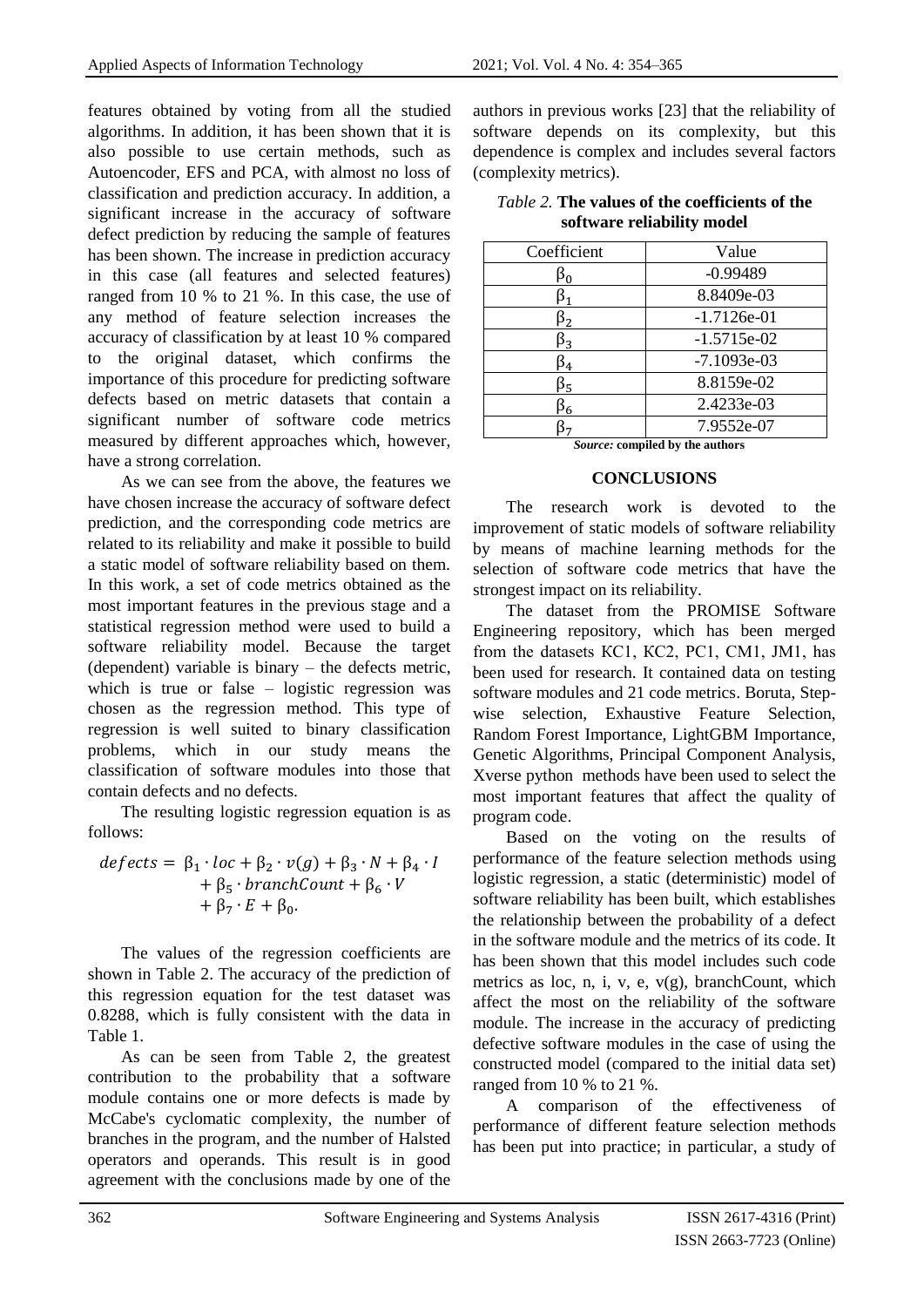the effect of the feature selection method on the accuracy of classification has been completed.

Classification has been performed using the following methods: fandom forest; support vector machine; k-nearest neighbors; decision tree classifier; AdaBoost classifier; Gradient Boosting for classification. It has been shown that the use of a feature selection method increases the accuracy of classification by at least 10 % compared to the original dataset, which confirms the importance of this procedure for predicting software defects based on metric datasets that contain a significant number of highly correlated software code metrics.

It has been found that the best prediction accuracy for most classifiers was obtained using a set of features obtained from the proposed static model of software reliability. In addition, it has been shown that it is also possible to use separate methods, such as Autoencoder, EFS and PCA with an insignificant loss of classification and prediction accuracy.

The issue of cross-project defect prediction based on the results obtained in this article is a complex scientific task and requires further research. However, because different projects have been used for research, and software code metrics are widely accepted and widely used in software engineering, the authors believe that the code metrics they have most affected by software reliability are universal and can be extended to other software projects.

### **REFERENCES**

1. Chen, X., Gu, Q., Liu, W. S., Liu, S. L. & Ni. C. "Survey of static software defect prediction". *Journal of Software (in Chinese).* 2016; Vol. 27 No. 1: 1–25.

2. Sridhar, P. & Mehta, S. "Stacking based ensemble learning for improved software defect prediction". *Proceeding of Fifth International Conference on Microelectronics, Computing and Communication Systems*. 2021. p. 167–178.

3. Wei, H., Shan, C., Hu, C., Zhang, Y. & Yu, X. "Software defect prediction via deep belief network". *Chinese Journal of Electronics*. 2019; Vol. 28 No. 5: 925–932. DOI:<https://doi.org/10.1049/> cje.2019.06.012.

4. Hu, Changhong, Heqi Wang, Xiangzhi Li, Hailong Liu, Ming Sun & Wu Sun. "Decision-level defect prediction based on double focuses". *Chinese Journal of Electronics.* 2017; Vol. 26 No. 2: 256–62. DOI: https://doi.org/10.1049/cje.2017.01.005.

5. Asano, T. & Tsunoda, M. "Using bandit algorithms for project selection in cross-project defect prediction". *37th International Conference on Software Maintenance and Evolution (ICSME).* 2021. p. 626– 643.

6. Tang, S., Huang, S., Zheng, C., Liu, E., Zong, C. & Ding, Y. "A novel cross-project software defect prediction algorithm based on transfer learning". *Tsinghua Science and Technology.* 2020; Vol. 27 No.1: 41–57. DOI: [https://doi.org/10.26599/tst.2020.9010040.](https://doi.org/10.26599/tst.2020.9010040)

7. Kumar, L., Kumar, M. & Murthy, L. B. "An empirical study on application of word embedding techniques for prediction of software defect severity level". *Proceedings of 16th Conference on Computer Science and Intelligence Systems (FedCSIS).* 2021. p. 477–484. DOI: https://doi.org/ 10.15439/2021F100/

8. Balogun, A. O., Basri, S., Mahamad, S., Abdulkadir, S. J. & Bajeh, A. A. "Impact of feature selection methods on the predictive performance of software defect prediction models: An extensive empirical study". *Symmetry.* 2020; Vol. 12 No. 7: 1147–1156. DOI: https://doi.org/10.3390/sym12071147.

9. Lei T., Xue J., Wang Y., Niu Z., Shi Z. & Zhang Yu. "WCM-WTrA: A cross-project defect prediction method based on feature selection and distance-weight transfer learning". *Chinese Journal of Electronics*. 2021. p. 133–140. DOI: https://doi.org/ 10.1049/cje.2021.00.119.

10. Jiarpakdee, J., Tantithamthavorn, C. & Treude, C. "The impact of automated feature selection techniques on the interpretation of defect models". *Empirical Software Engineering.* 2020; Vol. 25 No. 5: 3590–3638. DOI: https://doi.org/10.1007/s10664-020-09848-1.

11. Belouch, M., Elhadaj, S. & Idhammad, M. "A hybrid filter-wrapper feature selection method for DDoS detection in cloud computing". *Intelligent Data Analysis.* 2018: Vol. 22 No. 6: 1209–1226. DOI: https://doi.org/10.3233/ida-173624.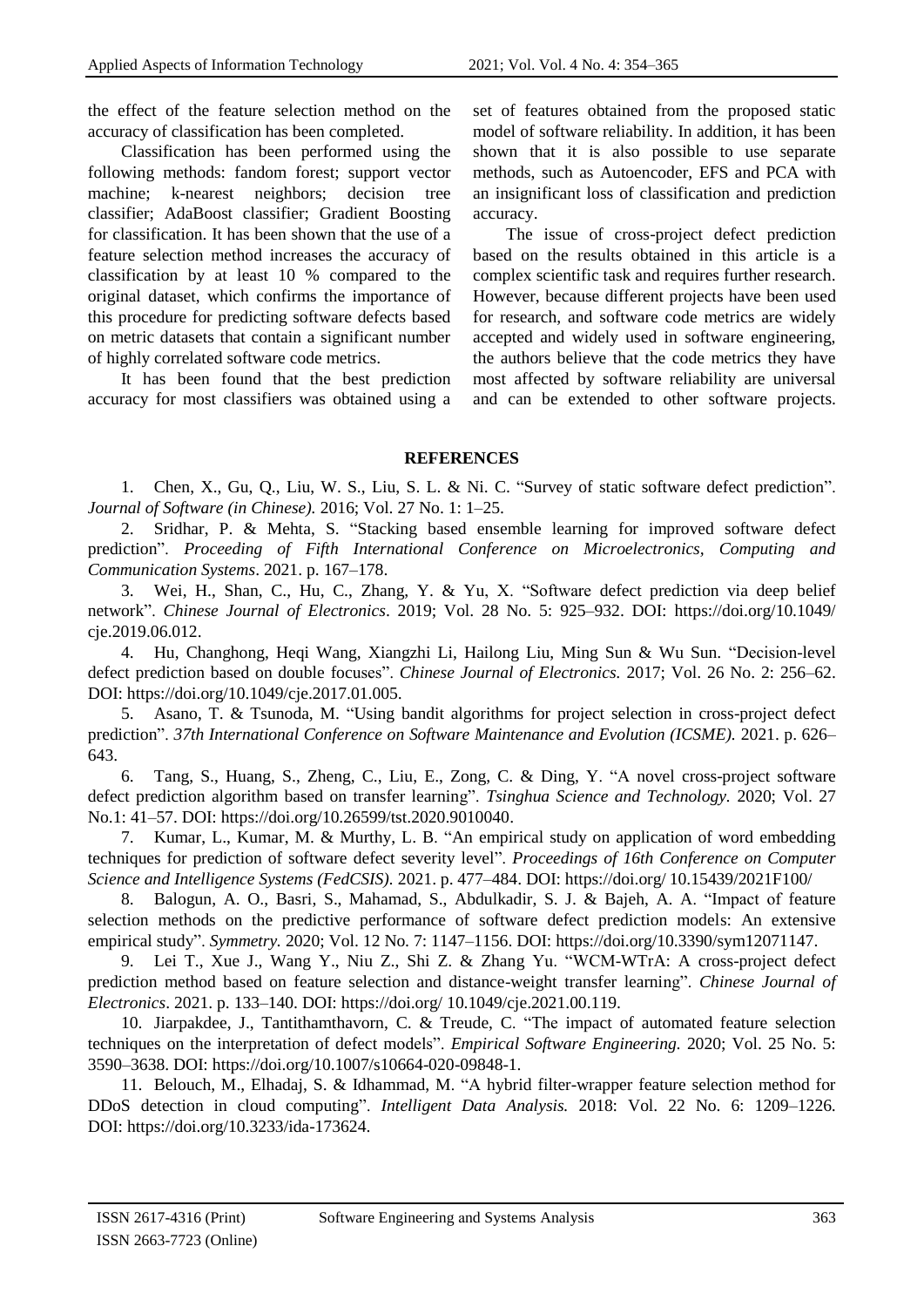12. Anbu, M. & Anandha Mala, G. S. "Feature selection using firefly algorithm in software defect prediction". *Cluster Computing.* 2017; Vol. 22 No. S5: 10925–34. DOI: [https://doi.org/10.1007/s10586-017-](https://doi.org/10.1007/s10586-017-1235-3) [1235-3.](https://doi.org/10.1007/s10586-017-1235-3)

13. Hans Rahul & Harjot Kaur. "Opposition-based enhanced grey wolf optimization algorithm for feature selection in breast density classification". *International Journal of Machine Learning and Computing.* 2020: Vol. 10 No. 3: 458–64. DOI: https://doi.org/10.18178/ijmlc.2020.10.3.957.

14. Venkatesh, B. & Anuradha, J. "A review of feature selection and its methods". *Cybernetics and Information Technologies.* 2019; Vol. 19 No. 1: 3–26. DOI: [https://doi.org/10.2478/cait-2019-0001.](https://doi.org/10.2478/cait-2019-0001)

15. "Analytics Vishay. Feature selection using wrapper method – Python implementation". 2020. – Available at: https://www.analyticsvidhya.com/blog/2020/10/a-comprehensive-guide-to-feature-selectionusing-wrapper-methods-in-python. – [Accessed: 19 Nov. 2020].

16. Mwadulo, M. W. "A review on feature selection methods for classification tasks". *International Journal of Computer Applications Technology and Research.* 2016; Vol. 5 No. 6: 395–402. DOI: https://doi.org/10.7753/ijcatr0506.1013.

17. Kursa, M. B., Jankowski, A. & Rudnicki, W. R. "Boruta – a system for feature selection". *Fundamenta Informaticae*. 2010; Vol. 101 No. 4: 271–85. DOI: [https://doi.org/10.3233/fi-2010-288.](https://doi.org/10.3233/fi-2010-288)

18. Kohavi, R. & John, G. H. "Wrappers for feature subset selection". *Artificial Intelligence.* 1997; Vol. 97 No.1-2: 273–324. DOI: [https://doi.org/10.1016/s0004-3702\(97\)00043-x.](https://doi.org/10.1016/s0004-3702(97)00043-x)

19. Chen, R. C., Dewi C., Huang S.W., & Caraka, R. E. "Selecting critical features for data classification based on machine learning methods". *Journal of Big Data*. 2020; Vol. 7 No. 1. DOI: [https://doi.org/10.1186/s40537-020-00327-4.](https://doi.org/10.1186/s40537-020-00327-4)

20. Chiesa, M., Maioli, G., Colombo, G. I. & Piacentini L. "GARS: Genetic algorithm for the identification of a robust subset of features in high-dimensional datasets". *BMC Bioinformatics.* 2020; Vol. 54 No.1. DOI: [https://doi.org/10.1186/s12859-020-3400-6.](https://doi.org/10.1186/s12859-020-3400-64)

21. Guo, Q., Wu, W., Massart, D.L., Boucon, C. & de Jong S. "Feature selection in principal component analysis of analytical data". *Chemometrics and Intelligent Laboratory Systems.* 2002: Vol. 61 No. 1-2: 123–32. DOI: [https://doi.org/10.1016/s0169-7439\(01\)00203-9.](https://doi.org/10.1016/s0169-7439(01)00203-9)

22. Goodfellow, I., Bengio, Y. & Courville A. "Deep Learning". Cambridge, Massachusetts: *The MIT Press*. 2016.

23. Yakovyna, V. "Method of software reliability analysis considering its complexity". *Radioelectronic and Computer Systems*. 2015: No. 2 (72): 127–133.

**Conflicts of Interest:** the authors declare no conflict of interest

Received 14.01.2021 Received after revision 12.03.2021 Accepted 17.03.2021

**DOI: [https://doi.org](https://doi.org/)**/**10.15276/aait.04.2021.5 УДК 004.922**

# **Побудова моделі дефектності програм: вибір метрик**

#### **Віталій Степанович Яковина1) 2)**

 ORCID: https://orcid.org/ 0000-0003-0133-8591; yakovyna@matman.uwm.edu.pl. Scopus Author ID: 6602569305 **Іван Ігорович Симець2)**

ORCID: https://orcid.org/ [0000-0003-1873-3168;](https://orcid.org/0000-0002-3724-430) ivan.i.symets@lpnu.ua. Scopus Author ID: 57202453582 1) Вармінсько-Мазурський університет в Ольштині, вул. Очаповського, 2. Ольштин, 10-719, Польща  **2)** Національний університет «Львівська політехніка, вул. Степана Бандери, 12. Львів, 79000, Україна

### **АНОТАЦІЯ**

Дана стаття націлена на удосконалення статичних моделей надійності ПЗ за рахунок використання методів машинного навчання для вибору метрик коду ПЗ, що найсильніше впливають на його надійність. У дослідженні було використано злитий